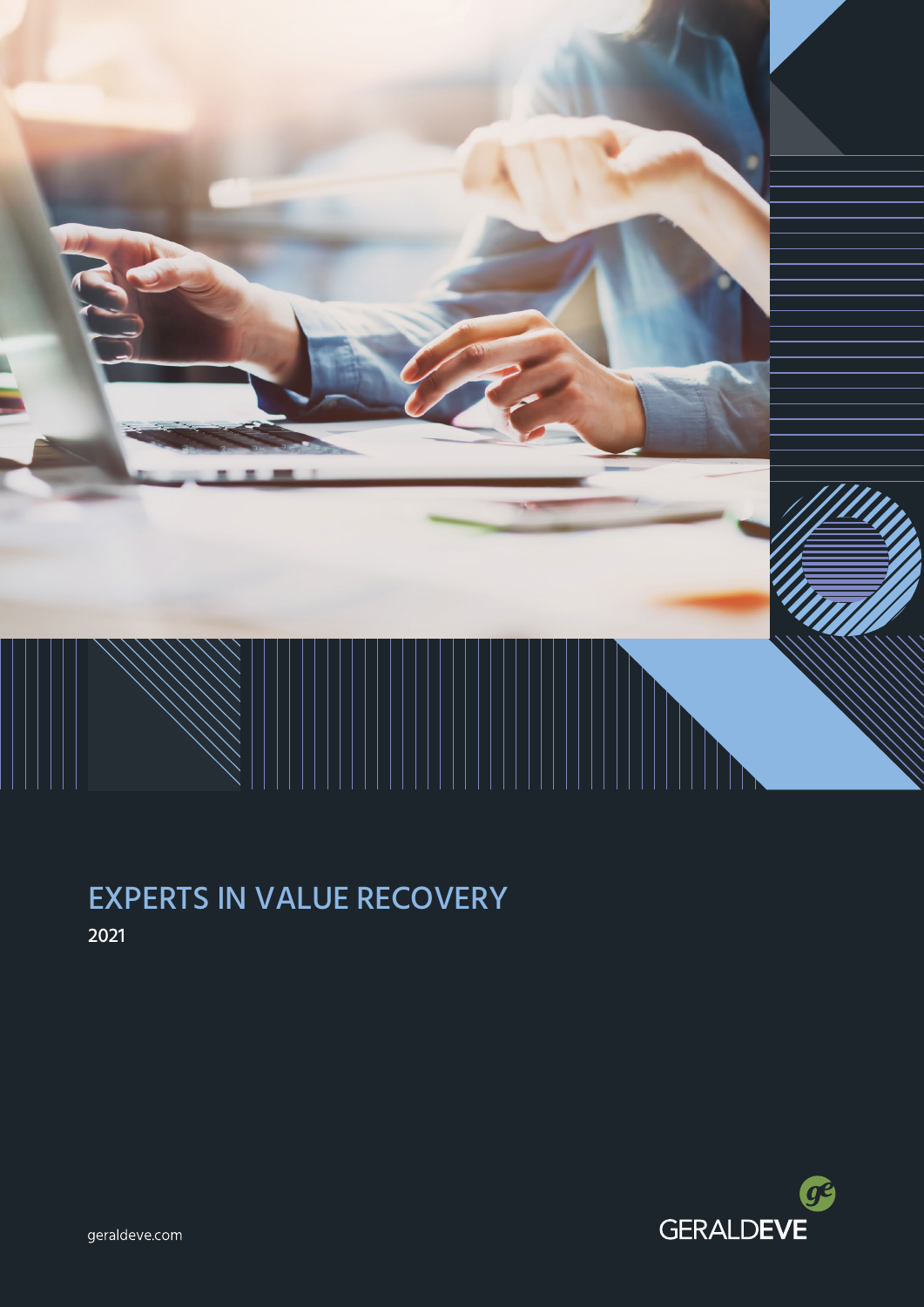# ABOUT GERALD EVE

Gerald Eve is a well established and highly respected professional property Consultancy. We operate a network of nine offices and an international alliance of independent real estate advisors covering Europe and major North American markets.

We provide lenders and investors with independent, intelligent and relevant advice based on our very substantial market experience. Our work is, in particular, informed by our very active Capital Markets team, who routinely advise on the sale and acquisition of property investments from all sectors and our award winning research team.

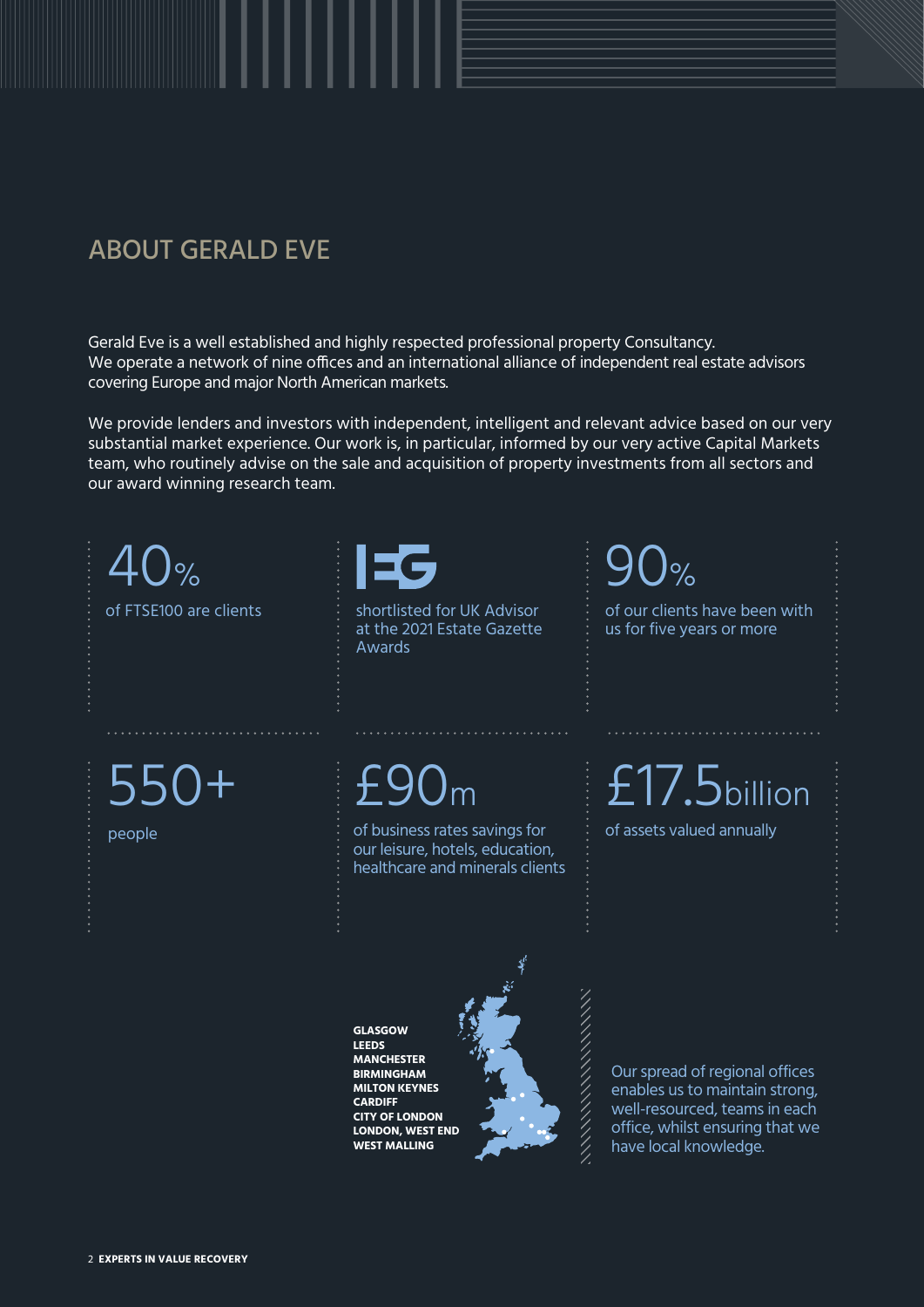# INTRODUCTION

Whilst lenders have a duty to manage their capital prudently, we are also mindful that lenders wish to treat their customers fairly and this can be of particular relevance when decisions over enforcing on a loan are being taken. We aim to assist lenders in ensuring that such decisions can be shown to be justified and that the steps taken, if enforcement is required, are appropriate.

Our Value Recovery team is experienced in coordinating the wider services of the firm to bring together advice that is tailored to helping a lender decide how to proceed. Or, where enforcement is required, through the provision of fixed charge receivers.

We advise on all property types; commercial and residential.

In the summary pages that follow, the hyperlinks in the text will lead you to the appropriate pages on our website if you want to read more about the service being mentioned.

The Value Recovery Team

 $\Theta$  [Read more](https://www.geraldeve.com/services/value-recovery/)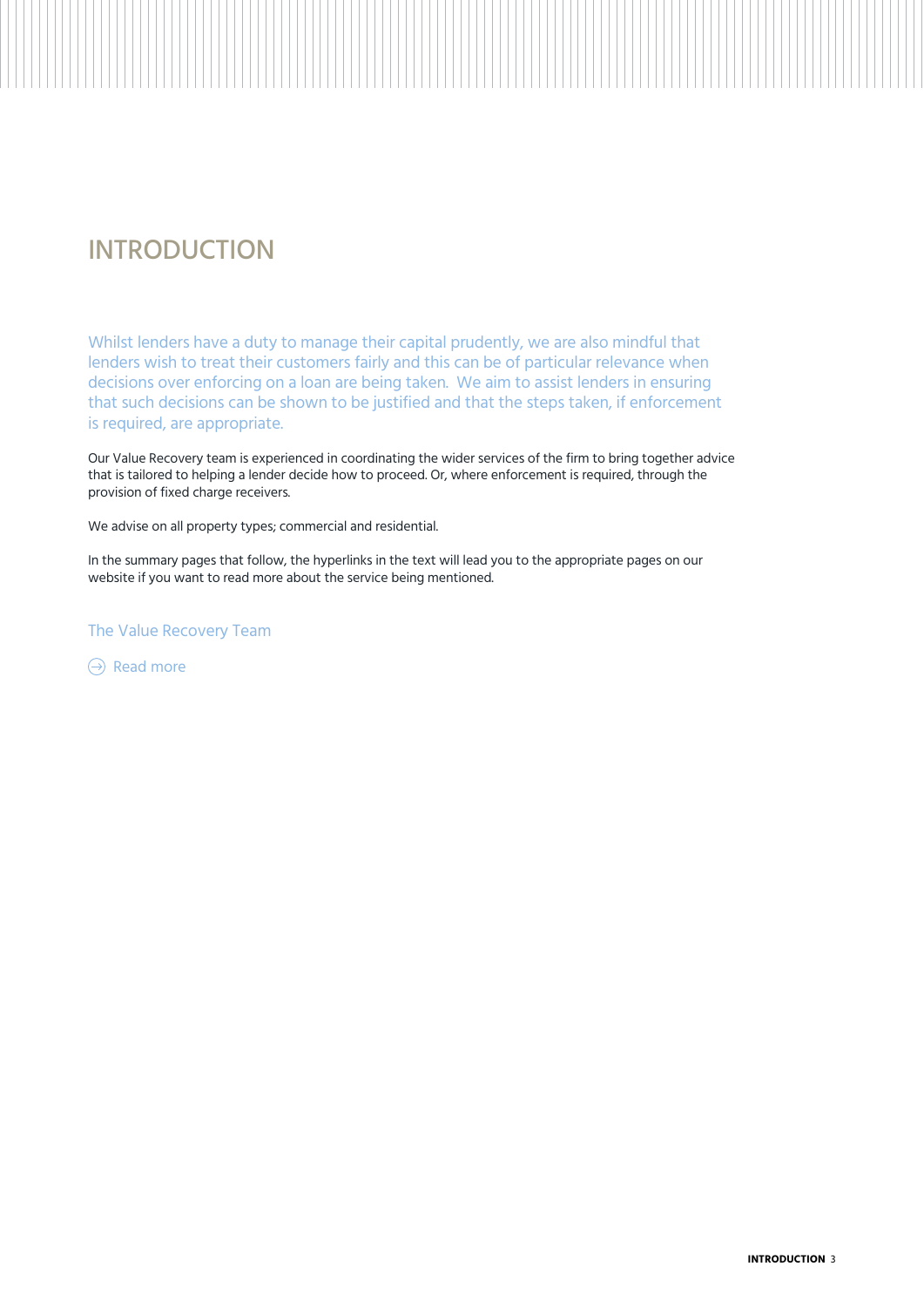# VALUE RECOVERY



Inevitably some loans don't perform, and lenders need to take action in respect of the real estate security they hold. Such action may be a consensual workout, may involve new equity or might involve enforcement, ultimately leading to a sale, prior to which asset management work may be needed. We understand that lenders look to work with people who, as well as being experienced in dealing with the type of property concerned, are familiar with dealing with problem loans.

Our Value Recovery team provides clients dealing with nonperforming loans with a gateway to the real estate advice they need. Where such advice is needed, the team will indicate when expertise from outside that of the core Value Recovery team should be involved, and source the most appropriate advice whether that is from within Gerald Eve or external to the firm. We can then manage the provision of that advice so it reflects the circumstances of dealing with a non-performing loan.

One of the key advantages we offer lenders (or their appointees) is that the Value Recovery team sees itself as the custodian of the relationship with the lender and its focus on that long term relationship means we will advise bringing in external advice where appropriate. It is not our belief that all advice should automatically be provided from within Gerald Eve.

The team includes qualified Registered Property Receivers who take on appointments as fixed charge (LPA) receivers to recover loans. But our focus, as the team name suggests, is on helping lenders to recover the value in the asset so as to either allow the loan to continue, suitably protected by a stronger security, or to enable a sale, after enforcement, with the maximum possible recovery.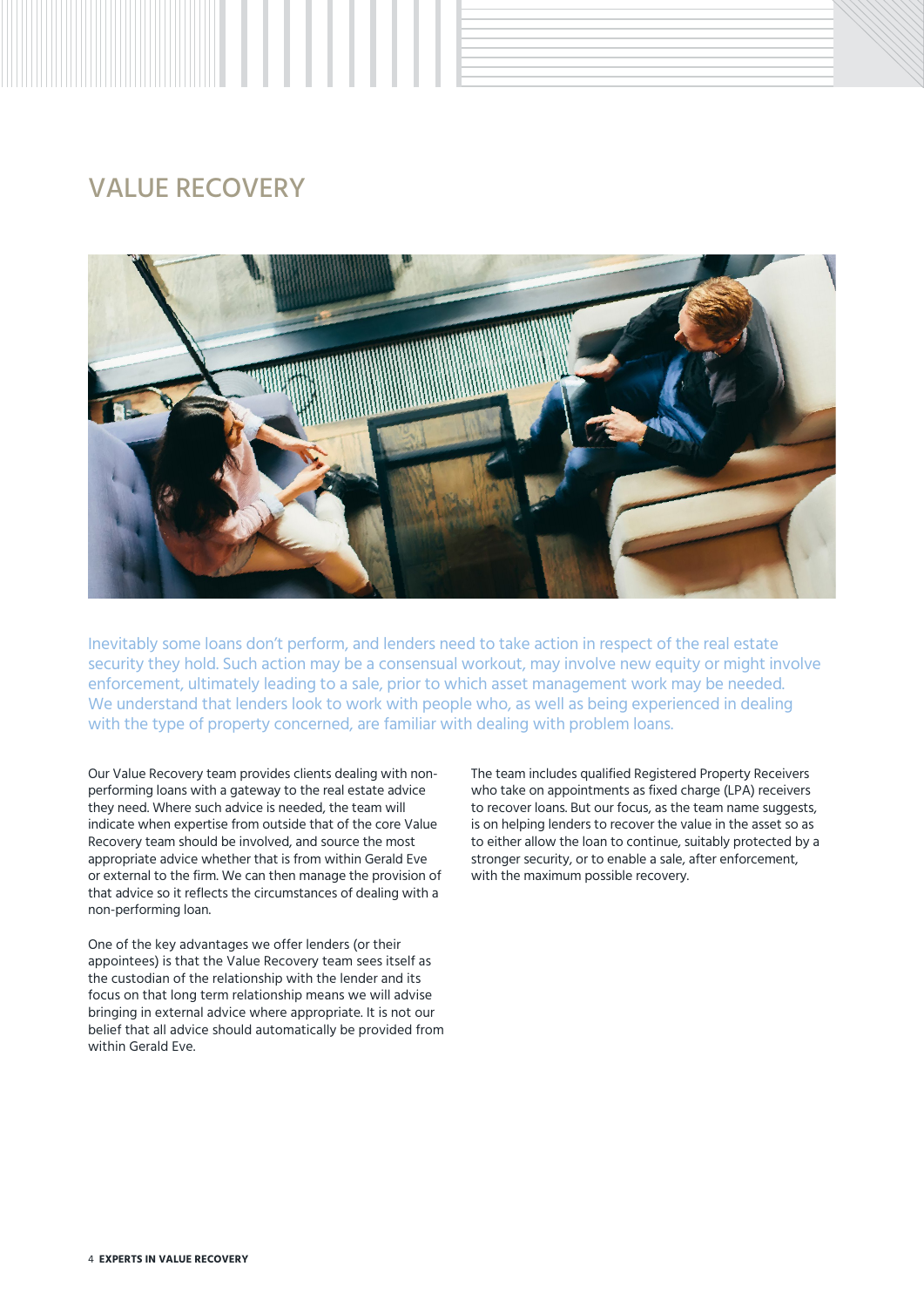# WHY GERALD EVE?

Dealing with distressed assets will often involve a cross section of the teams within Gerald Eve. A client can either engage directly with them or the approach can be coordinated by our Value Recovery team who can also indicate whether the required advice is best provided in-house or through a mix of Gerald Eve and external experts. Where appropriate, this process can be managed by us being appointed as fixed charge (LPA) receivers; we have two partners who are qualified as registered property receivers.

### **Our teams who are frequently involved in this work include:**



### **Valuation**

Our **[valuation work](https://www.geraldeve.com/services/asset-valuation-advisory/)** is informed by our knowledge of the market for property investments, and our **[capital](https://www.geraldeve.com/services/capital-markets/)  [markets](https://www.geraldeve.com/services/capital-markets/)** business is actively involved in selling and acquiring property investments right across the UK. With this market exposure, our valuation business is well placed to advise its clients and last year advised on valuations in excess of £17bn involving assets ranging from landed estates through to hotels, healthcare and educational properties alongside the more typical office/industrial/retail properties.



### **Planning & development**

The market for properties is changing as a result of the shift in retail to more on-line buying and the impact of the Pandemic. For some assets it will, if value is to be maximised, be necessary to demonstrate the potential of the property to be redeveloped.

Gerald Eve has a market leading **[planning and development](https://www.geraldeve.com/services/planning-development/)** business; over 100 professionals who are engaged in a wide range of schemes, not least in the current marketplace on "repurposing retail".



### **Dealing with lease events**

All too frequently, properties are distressed as they have been poorly managed. Lease events have not been progressed or lack a coherent strategy. We have one of the largest **[lease consultancy](https://www.geraldeve.com/services/lease-consultancy/)** teams (rent reviews, lease renewals, lease restructures) in the UK, operating out of our national office network.

Where there are voids and new tenants need to be found, Gerald Eve has **[agency](https://www.geraldeve.com/services/agency/)** teams that cover most markets/geographies but in cases where we do not we are familiar with the firms who do have the appropriate local expertise and would recommend accordingly.

### **Property management**

Where a property is to be sold, the price is likely to be maximised if full information is available and management issues have been resolved. We have a **[property management team](https://www.geraldeve.com/services/property-asset-management/)** experienced in dealing with distressed (as well as performing) assets. They currently have assets with a value of some £2.7bn under management. However subject to individual circumstances it may be appropriate to involve a local managing agent and we would advise accordingly.



### **Selling**

Our market leading **[capital markets](https://www.geraldeve.com/services/capital-markets/)** team sold or acquired over 50 commercial property investments last year. They have the contact base and marketing skills to reach the appropriate potential buyers for most assets and so create the demand that will help maximise the value.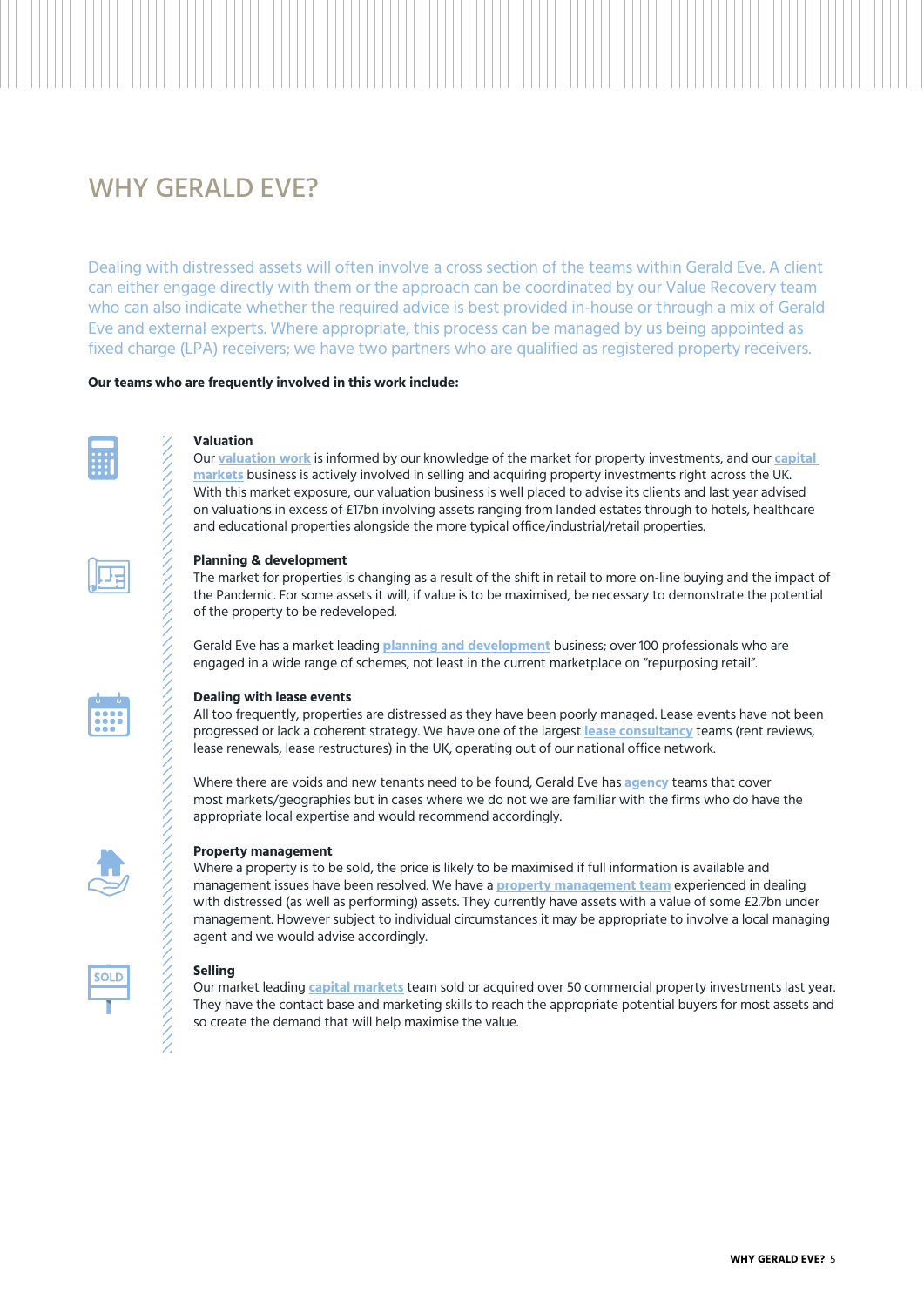# HOW WE MIGHT ASSIST A LENDER WITH A NON-PERFORMING LOAN

This chart details the typical process to support a lender with a non-performing loan. The process is managed by our Value Recovery team, with support from other departments as required.

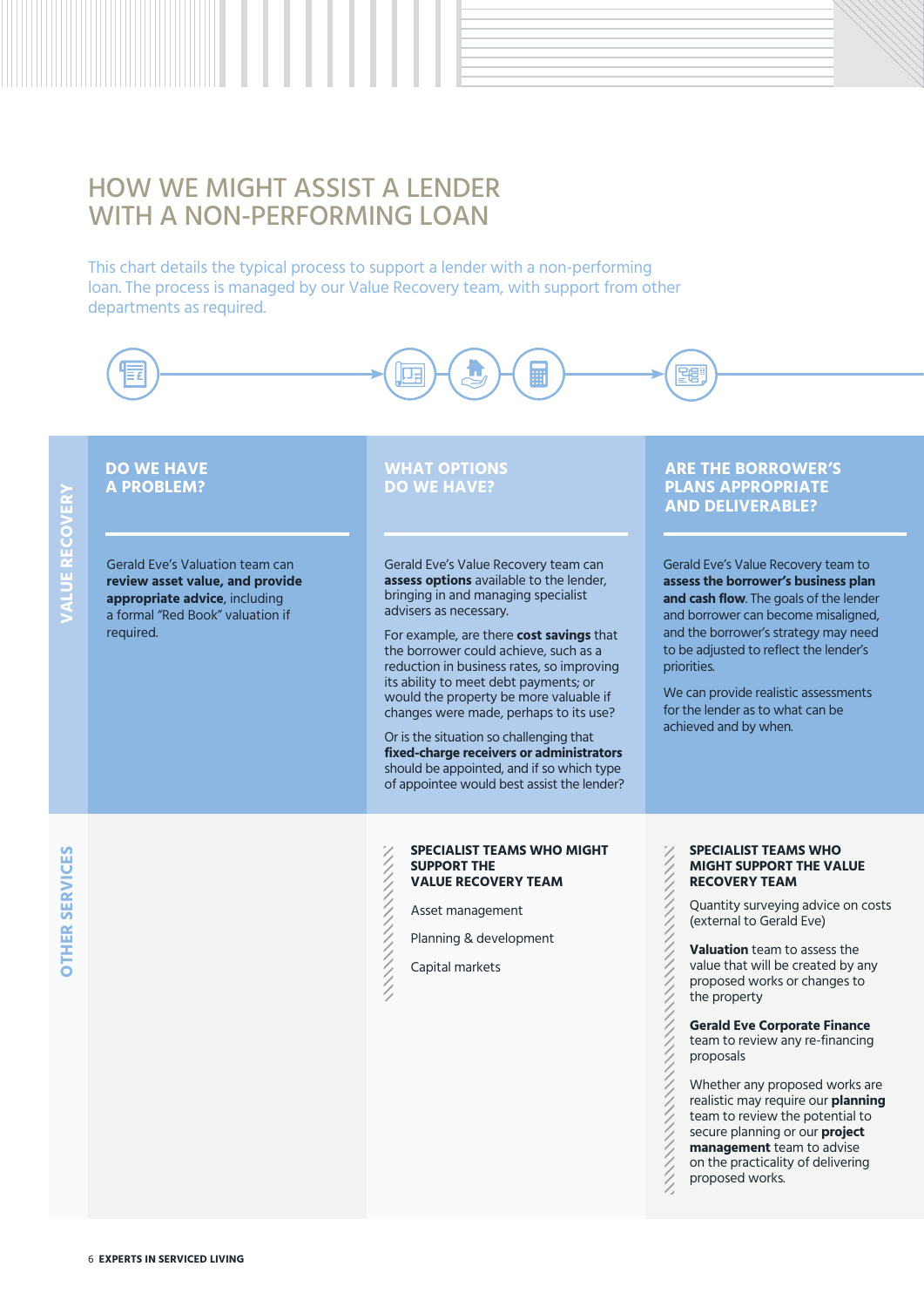

# **MONITORING BORROWER'S IMPLEMENTATION**

The Gerald Eve Value Recovery team can oversee the **delivery of any consensual workout strategy**, perhaps monitoring any capital expenditure on improvements or a more focussed asset management strategy.

# **ENFORCEMENT – APPOINT LPA RECEIVERS**

If enforcement is needed, **fixed charge (LPA) receivers** from Gerald Eve's Value Recovery team can be appointed. In some cases it will be more appropriate to use Administrators and we will advise the lender accordingly.

The receivers take the appointments in a personal capacity and work in a transparent way with the lender to **ensure maximum value is returned** within an acceptable time-scale.

#### **SPECIALIST TEAMS WHO MIGHT SUPPORT THE VALUE RECOVERY TEAM**

**Project management** (where physical works are involved)

**Planning** (where planning permission is to be obtained)

**Property management** (where rent or service charge collection is a concern)

## **WORK MIGHT INVOLVE**

- **Lease consultancy** to action lease events
- **Agency** Let vacant space
- Address **property management** issues.
- Demonstrate redevelopment potential (**planning & development**)

**Sell** (Capital markets)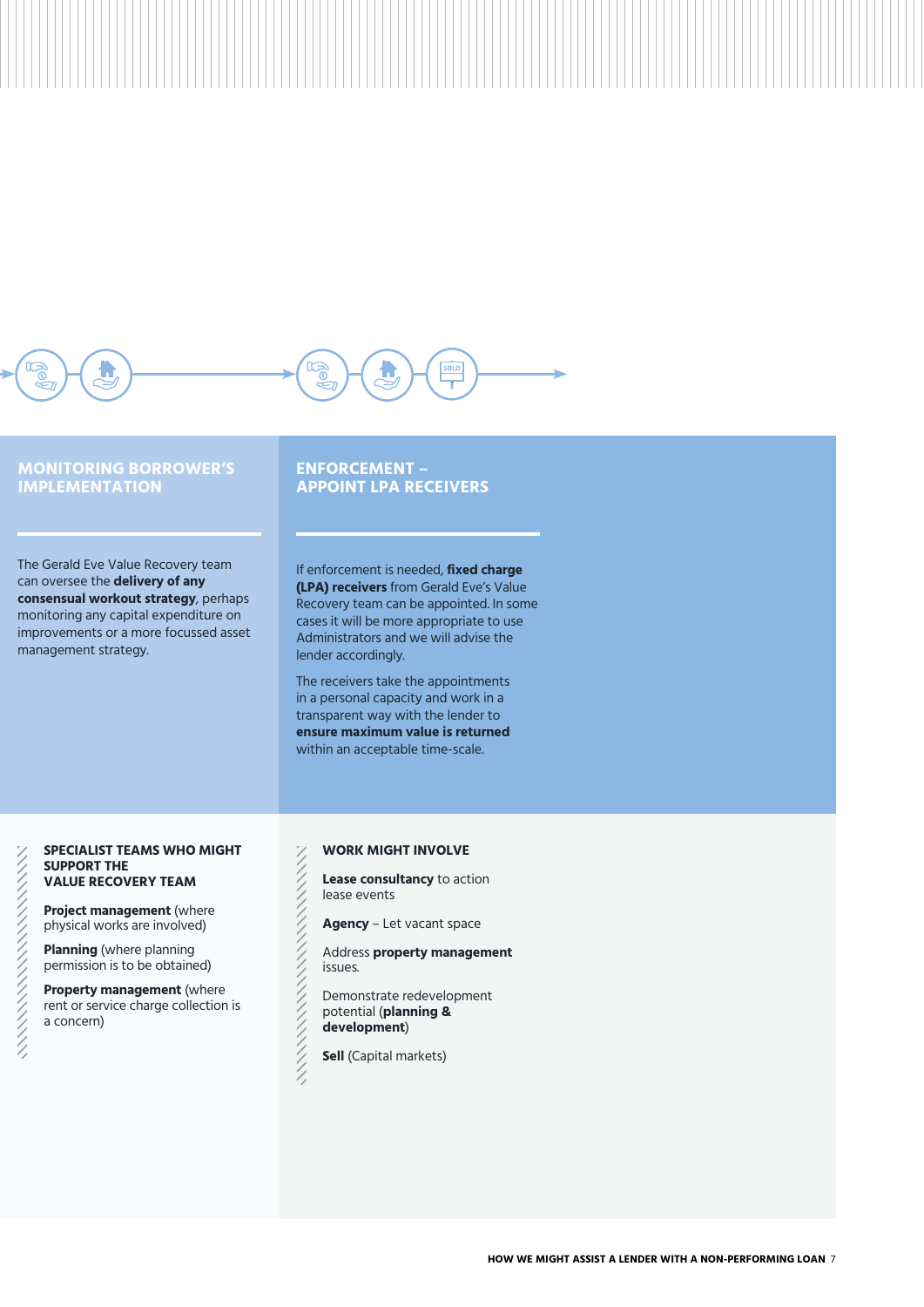# CORPORATE FINANCE

Gerald Eve Corporate Finance is our in-house debt advisory team. It can bring valuable insights to any proposed transactions and helps ensure our Value Recovery team are mindful of how their proposals may impact on the future ability to raise debt against a property – potentially a critical factor when trying to prepare a property for sale.

The Corporate Finance team covers the whole of the debt and equity markets and, where appropriate, can look at possible re-finance or re-structuring options against single assets or portfolios. This analysis may allow a lender the ability to review and reset covenants or look at alternative strategies to raise additional capital before the appointment of an LPA receiver.

Our Corporate Finance team includes career bankers, fund managers, private bankers and sector specialists adding a breadth of real estate experience to the Value Recovery service.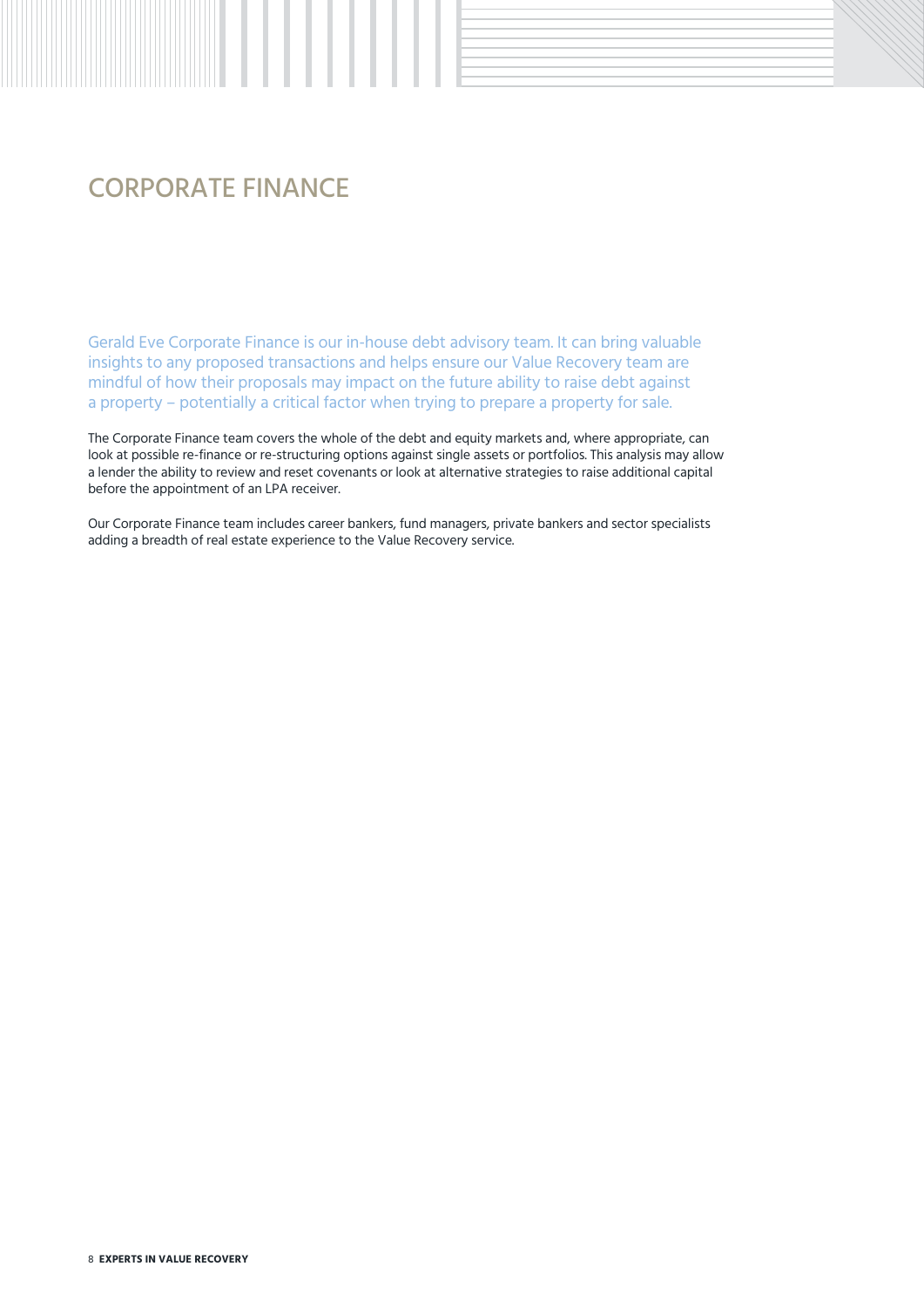# YOUR TEAM

### VALUE RECOVERY



**Tony Guthrie Partner and Fixed Charge Receiver Value Recovery**

Tel. +44 (0)20 3486 3456 Mobile +44 (0)7717 225600 [tguthrie@geraldeve.com](mailto:tguthrie%40geraldeve.com?subject=)

 $\textcircled{)}$  [Read more](https://www.geraldeve.com/people/jenny-rodericks/)  $\textcircled{)}$  Read more



**Jenny Rodericks Partner and Fixed Charge Receiver Value Recovery**

Tel. +44 (0)20 7653 6857 Mobile +44 (0)7775 697645 [jrodericks@geraldeve.com](mailto:jrodericks%40geraldeve.com?subject=)



**Morgan Allen Partner Valuation – Operational Real Estate**

Tel. +44 (0)20 7333 6212 Mobile +44 (0)7585 300033 [mallen@geraldeve.com](mailto:mallen%40geraldeve.com?subject=)

 $\Theta$  [Read more](https://www.geraldeve.com/people/morgan-allen/)



**Nigel Whitehurst Partner Commercial Valuation**

Tel. +44 (0)20 7333 6272 Mobile +44 (0)7551 170514 [nwhitehurst@geraldeve.com](mailto:nwhitehurst%40geraldeve.com?subject=)





**Will Kirkpatrick Partner Hotels**

Tel. +44 (0)20 7333 6228 Mobile +44 (0)7836 287983 [wkirkpatrick@geraldeve.com](mailto:wkirkpatrick%40geraldeve.com?subject=)

 $\Theta$  [Read more](https://www.geraldeve.com/people/will-kirkpatrick/)



**Steven Oliver Director Corporate Finance**

Tel. +44 (0)20 3745 5892 Mobile +44 (0)7908 622355 [soliver@geraldeve.com](mailto:soliver%40geraldeve.com?subject=)

 $\ominus$  [Read more](https://www.geraldeve.com/people/steven-oliver/)



**Jim Parker Senior Associate Valuation – Residential Valuation**

Tel. +44 (0)20 3486 3746 Mobile +44 (0)7870 657761 [jparker@geraldeve.com](mailto:jparker%40geraldeve.com?subject=)



Gerald Eve is a firm of international property consultants based in the UK. We operate a national network of nine offices and an international association covering 20 European countries and all major US markets.

Whether you are a property owner, investor, occupier or developer, Gerald Eve provides independent, intelligent and relevant advice based on detailed market knowledge and sector understanding.

Together we have the resource, experience and relationships to deliver the best property solutions for your business.